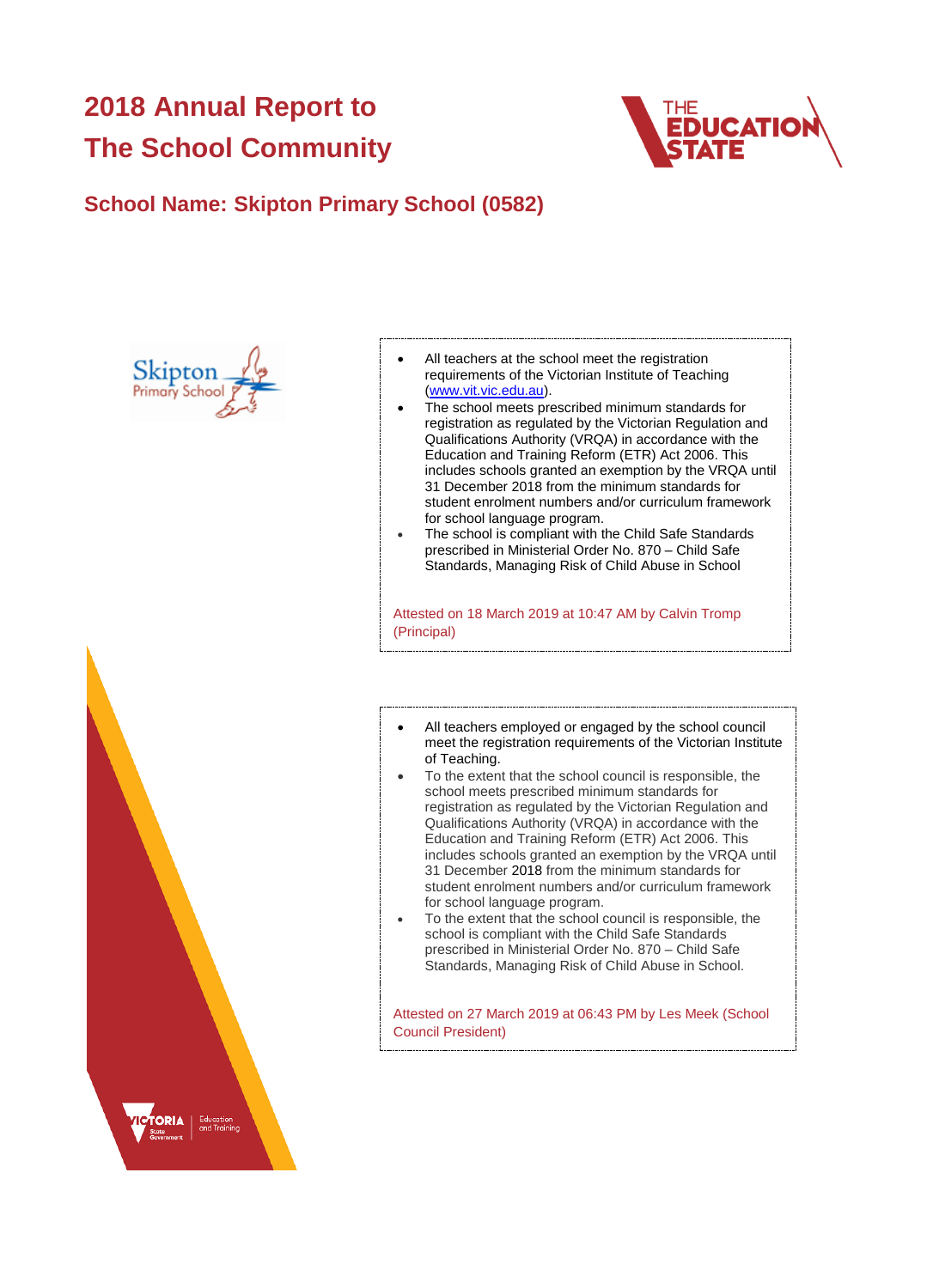# **About Our School**

### **School context**

Skipton Primary School is situated 50 km west of Ballarat on the Glenelg Highway. In 2018, Skipton Primary School had 100 student enrolments, drawn from the township and surrounding farming district.

Our vision is for our students to become successful learners, confident and creative individuals, and active and informed citizens. We do this by working and learning together, respecting and supporting each other in a productive and caring environment, and seeking to ensure that all students have an opportunity to reach their potential.

Skipton Primary School has four core values:

- 1. Lead and Achieve,
- 2. Be Responsible,
- 3. Be respectful and caring, and
- 4. Being healthy.

In 2018, Skipton Primary School operated with five classrooms, and a workforce of 10.4 staff, including nine teachers (some part time), three education support staff and the principal.

Skipton Primary School boasts extensive participation in extra-curricular activities, some examples as listed. • Many sporting activities, including participation in regional swimming, athletics, cross-country, golf and cricket.

• Student camp programs. The Grade 5/6 class visited Canberra and Sydney over 5 days, the Grade 3/4 class visited Melbourne for 3 days, the Grade 2 class visited Mooramong, and the F/1 Grade had a late stay at school.

• The Sovereign Hill Costumed School Program where students are immersed in the 1850s, learning about manners, costume, behaviour and re-living the discipline of school life on the goldfields.

- Tree planting around the Skipton Township for nature preservation and reinvigoration.
- Participation in an ANZAC day ceremony.

• The 2018 year was completed with a Grade 6 graduation celebration and full-school concert, held in the Skipton Mechanics Hall.

The school's programs are generously supported with extra funding from the Mackinnon Trust, Stockyard Hill Wind Farm, Skipton Opportunity Shop, Skipton Lions Club and Skipton Primary School's Parents Club.

### **Framework for Improving Student Outcomes (FISO)**

Skipton Primary School continues to produce excellent learning data. It was nominated as a 'School of Influence' by the Department of Education for consistently producing very high performance throughout 2016, 2017 and 2018, and thus acting as an influencer and system leader.

The Strategic Plan has identified two major goals:

- 1. To achieve high learning growth in literacy and numeracy for every student, and
- 2. Increase student voice, engagement and motivation.

In line with these goals, the Skipton Primary School has developed an instructional model to create coherence and consistency across the school which underpins our approach to teaching and learning. Skipton Primary School also began the process of auditing our current practices against the High Impact Teaching Strategies, which research has identified as having significant positive effect on student learning. This work will be ongoing, focussing on specific areas as they are identified.

The Skipton Primary School curriculum is designed to equip our students with all the fundamental skills and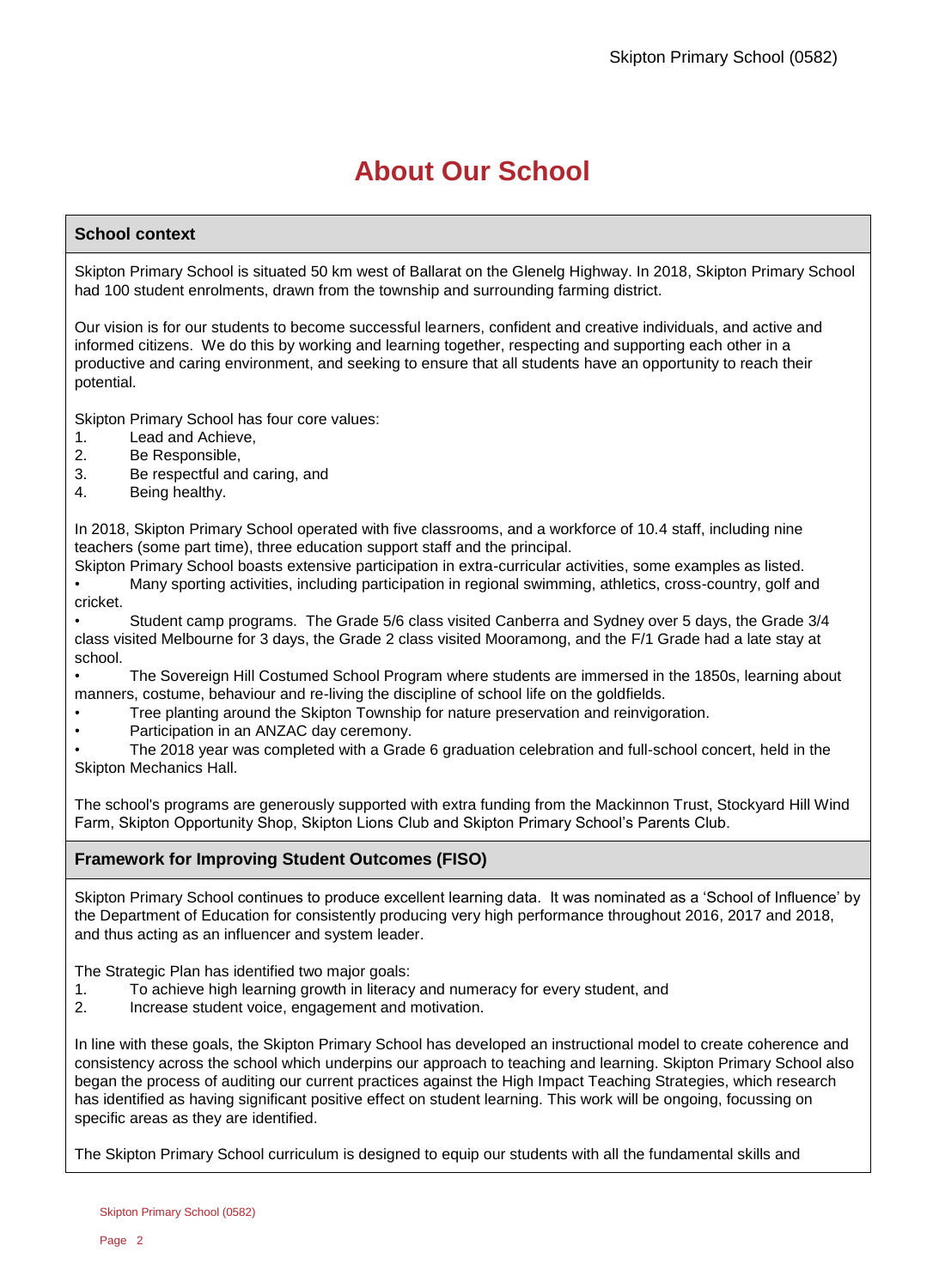knowledge for each year level, and to increase student initiative, responsibility, stamina and persistence, and the ability to monitor and set goals for their own learning.

### **Achievement**

Skipton Primary School was very satisfied with the academic results and growth of all our students.

Both 'Teacher Judgement' and 'NAPLAN' data remain high, and above the median across all Australian schools. Learning Gain in NAPLAN (the learning gain between a student sitting the test in Grade 3, and then in Grade 5) reflects the excellence of our teachers and programs. Most students' gain is placed in the medium or high growth across the board. The four-year 'NAPLAN' average is also high, particularly for Grade 5 results. This is testament to the programs and excellent teaching at Skipton Primary School, as well as the significant parent involvement and support, both at home and at school.

NAPLAN writing (not shown in this summary) was low in high growth, and subsequently has been selected as an area to focus on in the 2019 year.

Skipton Primary School has invested in on-line assessments and data-tracking software to monitor student achievement and growth. In conjunction with this software, teachers are confident in placing students at their level, based on teachers working in 'Professional Learning Teams', moderating students' work, and using data generated by assessment systems that are in place. In a small school like Skipton Primary School, 'NAPLAN' data can alter significantly from year to year because of the small student numbers competing the test. Consequently, the school uses four-year averages to gain a more comprehensive, long term perspective on our student achievement outcomes.

### **Engagement**

Student attendance rates at Skipton Primary School vary between 92% to 96%, well above the Victorian State average. The school encourages parents to schedule their holidays during vacation periods to ensure school attendance is maintained at a high level and teachers work closely with parents to ensure students make every effort to attend school.

The 'Students Attitudes to School' survey results remain at the top of the Victorian State levels. This indicates that students feel engaged and safe at Skipton Primary School, and results demonstrate that our students are very happy, working and playing well together.

The 'Parent Opinion Survey' result continues to be positive for the school. Parents are highly involved with their children's education at Skipton Primary School, helping in the classroom, in school working bees, on School Council (and subcommittees), Parents Club or Kids Matter committees, and attending various functions over the year. There are Parent Reps in every classroom to facilitate communication between teacher, families and the school, as well as inclusion of new parents.

Skipton Primary School engages with the Skipton Community regularly throughout the school year., being involved with tree planting in the local township, Clean Up Australia Day, participation in ANZAC and Remembrance Day services, visiting the Skipton Hostel, and using the many sporting facilities in the town (eg Skipton and District Memorial Pool, Skipton Recreation Reserve football oval and netball courts, Skipton Golf and Bowls Club's bowling green and golf course). In 2018, Grade 4 successfully applied for a grant and installed fishing line bins at the local reservoir. This was in response to their observations that there was a lot of fishing line left behind, endangering the wildlife.

### **Wellbeing**

The 'Student Attitudes to School Survey' demonstrated an overall 'very-high' student morale, coupled with very low student distress. Again, the Skipton Primary School results were at the top of the State. Furthermore, there is a very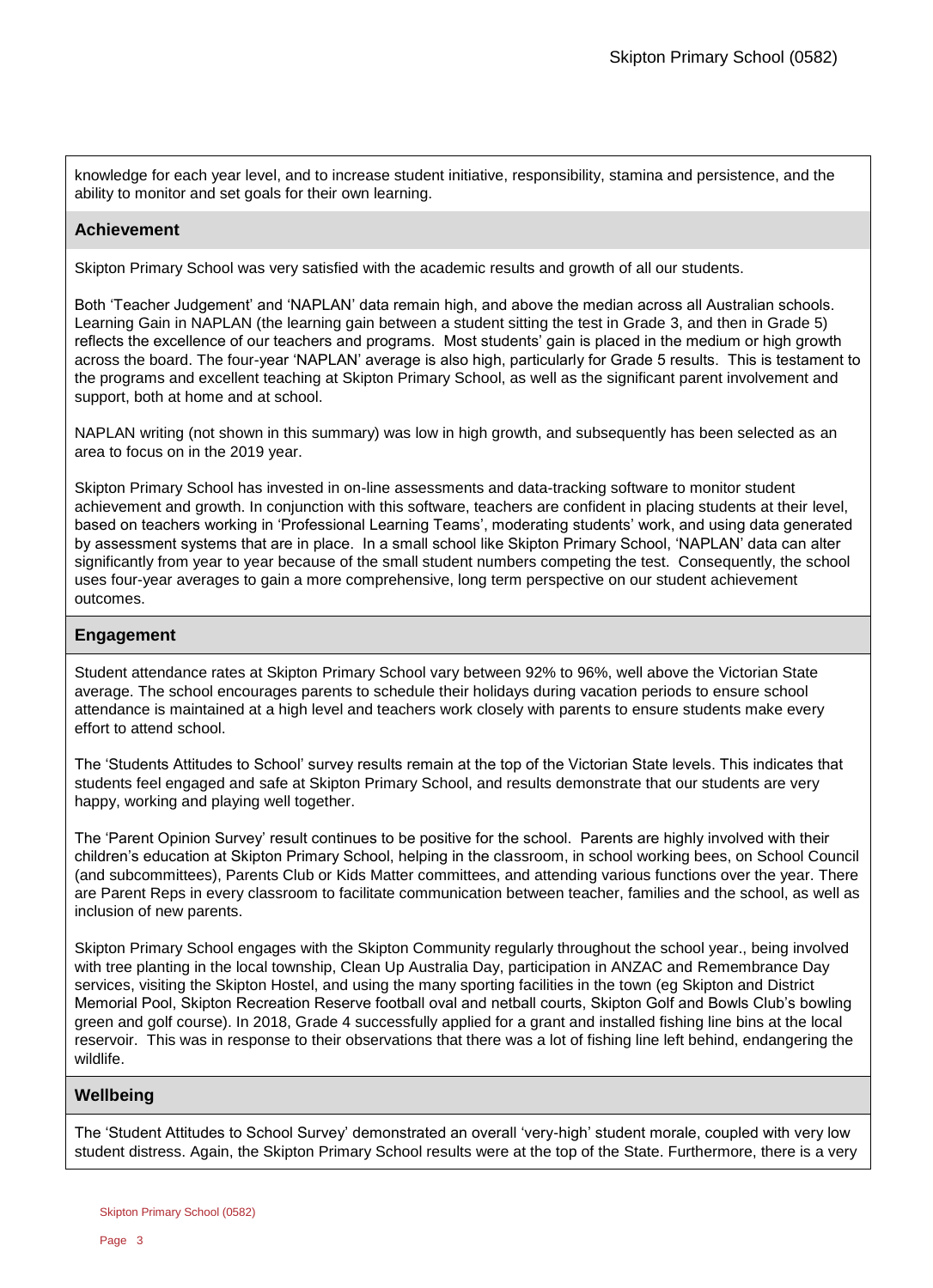low incidence of issues with student relationships, both in the classroom and out in the yard.

Feedback from parents is very positive about their children's attitude to school, as attested to by the 'Parent Opinion Survey'.

Visitors, replacement teachers, and new students to Skipton Primary School often comment on the 'family atmosphere', where children care for each other and interact with each other like a large family. Skipton Primary School has a buddy system in place, coupling Grade 5/6 students with the students in the Foundation year. This helps the transition process for our Foundation students navigating school for the first time, alongside a thorough transition program for the kindergarten children prior to commencing their schooling. Likewise, the school has a comprehensive transition for our graduating Grade 6's to secondary school.

In a further effort to promote student and family mental health and well-being, the school has embedded in it a 'Kids Matter' committee consisting of both teachers and parents. In 2018, Skipton Primary School continued with a curriculum unit based on The Resilience Project. Notions of gratitude, empathy and mindfulness were explored, and this was recognised with fortnightly Resilience Awards for students.

### **Financial performance and position**

Skipton Primary School maintained its sound financial position over 2018, due to good management and oversight by the School Council.

Skipton Primary School's Parent's Club continues to raise and contribute funds each year. Skipton Primary School holds the accounts for the Mobile Area Resource Centre (MARC) van, another source of revenue, which services four other local schools. In 2018, the MARC van was replaced with a new van and new shelving, along with new books, computer and other resources.

Each year, Skipton Primary School is successful in attracting funds for our programs, such as a Sporting Schools and Sustainability grants. During 2018, our Grade 5/6 Canberra/Sydney trip was heavily subsidised by the Scobie and Claire MacKinnon Trust. We also attracted significant funding from the Stockyard Hill Wind Farm to run a Sustainability program for the year.

Each year, Skipton Primary School endeavours to use its resources to improve the school's facilities and programs in order to provide the best learning environment and resources for the children. In 2018, there were two major facility upgrades: internal painting to the entire school building, and re-sowing grass on the school oval along with the installation of drainage and a sprinkler system. The school also received a generous grant from the local branch of the Bendigo Bank to install a giant rock-wall. This has been a fun and challenging addition to the playground, with the added benefit of building both gross and fine motor strength and confidence in our students.

> **For more detailed information regarding our school please visit our website at <http://www.skiptonps.vic.edu.au/>**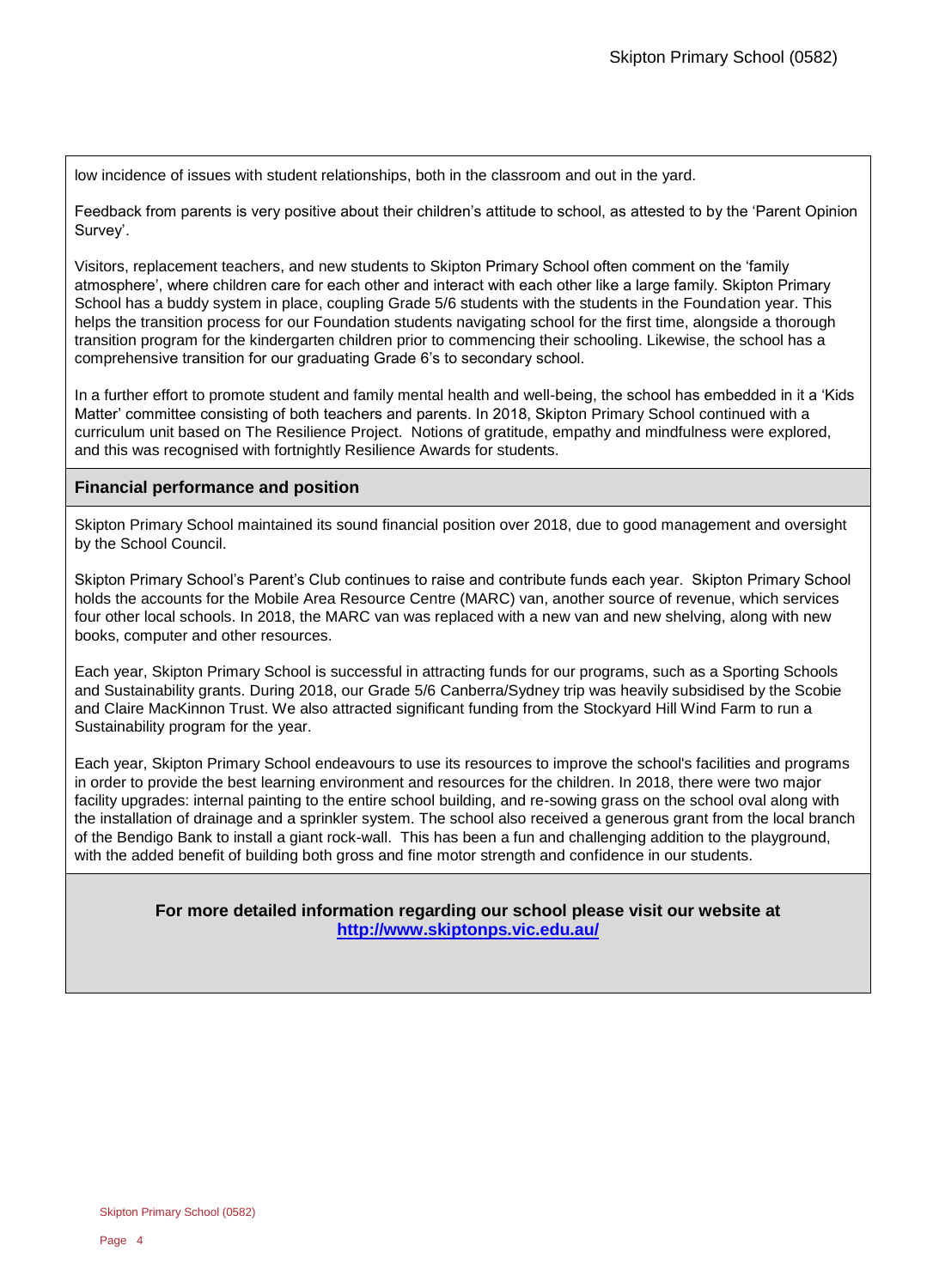

The Government School Performance Summary provides an overview of how this school is contributing to the objectives of the Education State and how it compares to other Victorian Government schools.

All schools work in partnership with their school community to improve outcomes for children and young people. Sharing this information with parents and the wider school community helps to support community engagement in student learning, a key priority of the Framework for Improving Student Outcomes.

Members of the community can contact the school for an accessible version of these data tables if required.

| Range of results for the middle 60% of Victorian Government Primary Schools:<br>Key:<br>Results for this school: O Median of all Victorian Government Primary Schools:                                                                                                                                                                                                                        |                               |  |  |  |  |  |
|-----------------------------------------------------------------------------------------------------------------------------------------------------------------------------------------------------------------------------------------------------------------------------------------------------------------------------------------------------------------------------------------------|-------------------------------|--|--|--|--|--|
| <b>School Profile</b>                                                                                                                                                                                                                                                                                                                                                                         |                               |  |  |  |  |  |
| <b>Enrolment Profile</b><br>A total of 100 students were enrolled at this school in 2018, 51 female and 49 male.<br>0 percent were EAL (English as an Additional Language) students and ND ATSI (Aboriginal and Torres Strait Islander) students.                                                                                                                                             |                               |  |  |  |  |  |
| <b>Overall Socio-Economic Profile</b><br>Based on the school's Student Family Occupation and<br>Education index which takes into account parents'<br>occupations and education.                                                                                                                                                                                                               | low<br>mid<br>high<br>low-mid |  |  |  |  |  |
| <b>Parent Satisfaction Summary</b><br>Measures the percent endorsement by parents on their<br>school satisfaction level, as reported in the annual Parent<br>Opinion Survey. The percent endorsement indicates the<br>percent of positive responses (agree or strongly agree).<br>Data is suppressed for schools with three or less<br>respondents to the survey for confidentiality reasons. | 0<br>100                      |  |  |  |  |  |
| <b>School Staff Survey</b><br>Measures the percent endorsement by staff on School<br>Climate, as reported in the annual School Staff Survey. The<br>percent endorsement indicates the percent of positive<br>responses (agree or strongly agree).<br>Data is suppressed for schools with three or less<br>respondents to the survey for confidentiality reasons.                              | 0<br>100                      |  |  |  |  |  |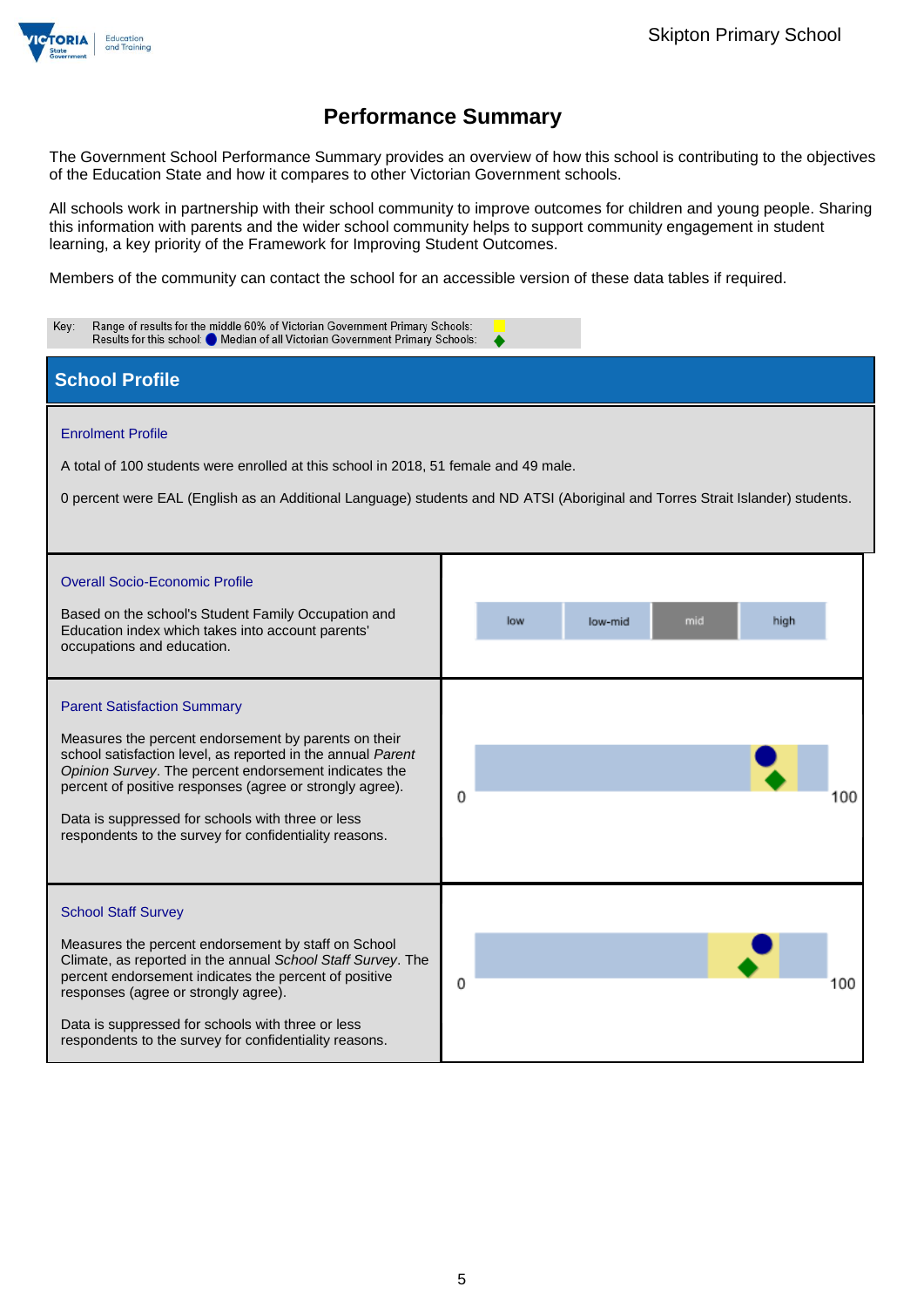

# Range of results for the middle 60% of Victorian Government Primary Schools:<br>Results for this school: O Median of all Victorian Government Primary Schools: Key: Student Outcomes Student Outcomes Achievement Teacher Judgement of student achievement Percentage of students in Years Prep to 6 Results: English working at or above age expected Higher standards in:  $100$  $\mathfrak o$ • English **•** Mathematics For further details refer to *How to read the Annual Report.* **Results: Mathematics** Higher 100  $\,0\,$

## **Performance Summary**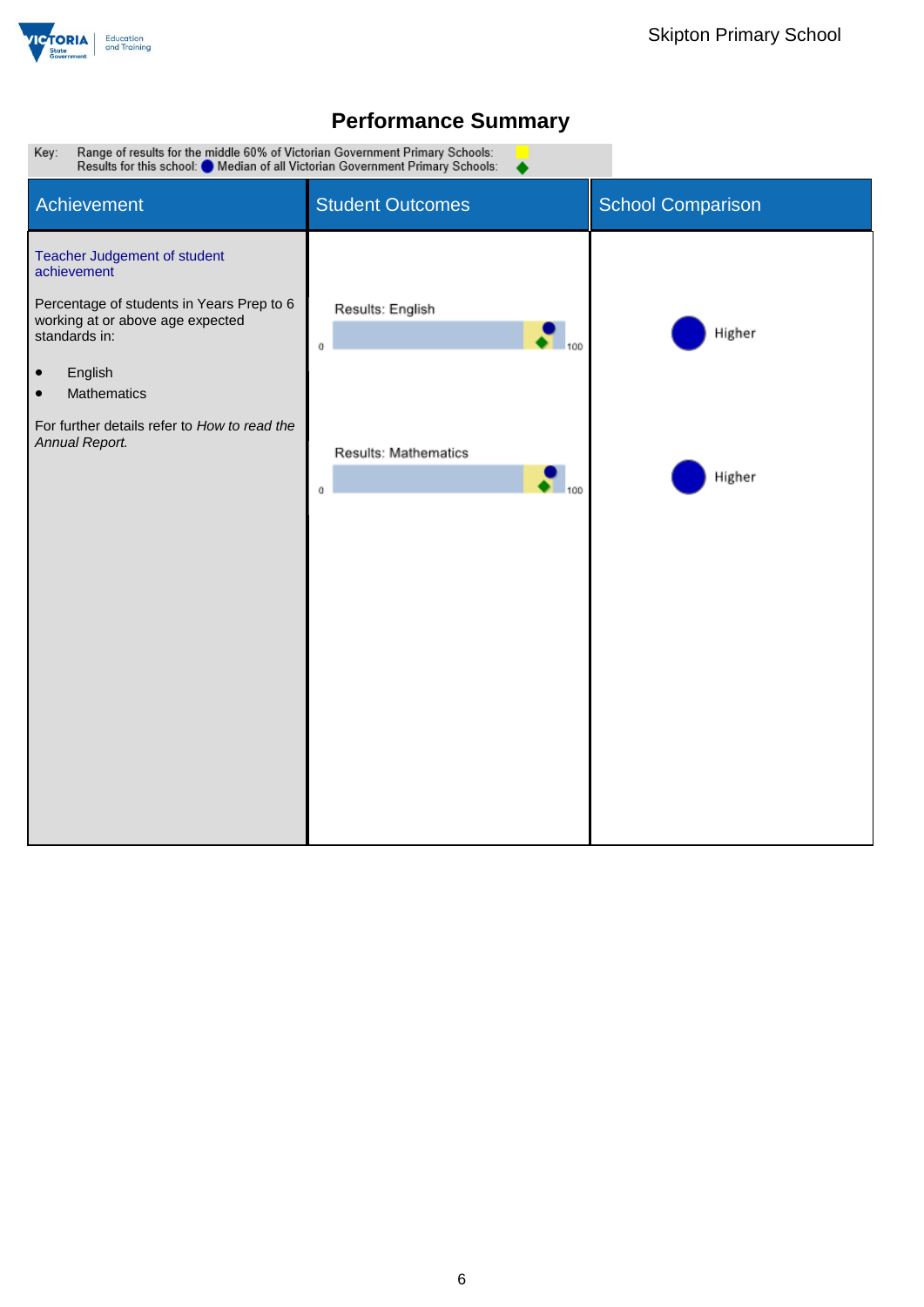

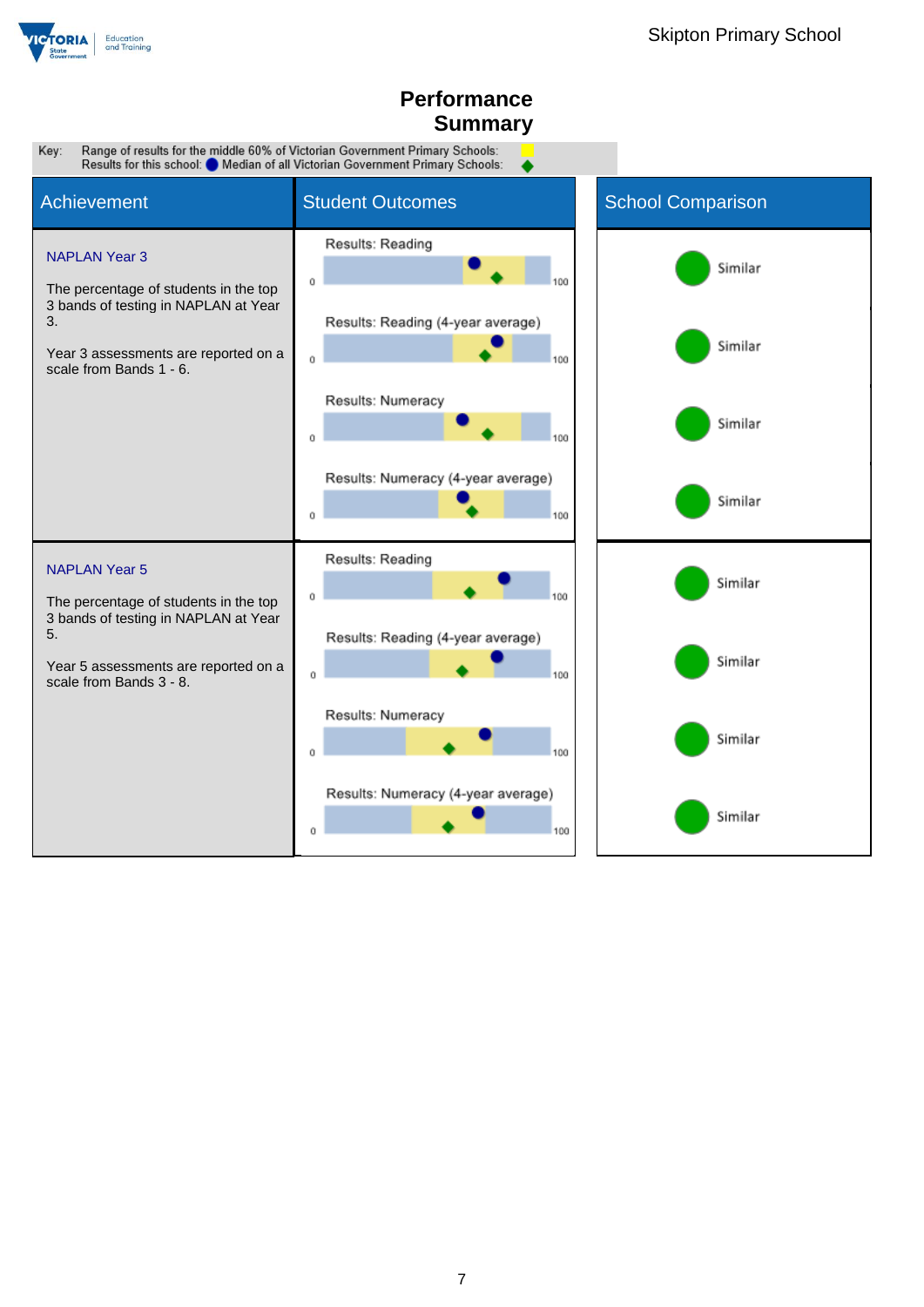

 $\bullet$ 

Range of results for the middle 60% of Victorian Government Primary Schools:<br>Results for this school: O Median of all Victorian Government Primary Schools: Key:

| <b>Achievement</b>                                                                                                                                                                                                                                                                                                                                                                                                                                                                                                                                                                                                              | <b>Student Outcomes</b>                                                                                                                                                                                                                                                                                              | <b>School Comparison</b>                                      |
|---------------------------------------------------------------------------------------------------------------------------------------------------------------------------------------------------------------------------------------------------------------------------------------------------------------------------------------------------------------------------------------------------------------------------------------------------------------------------------------------------------------------------------------------------------------------------------------------------------------------------------|----------------------------------------------------------------------------------------------------------------------------------------------------------------------------------------------------------------------------------------------------------------------------------------------------------------------|---------------------------------------------------------------|
| <b>NAPLAN Learning Gain</b><br>Year 3 - Year 5<br>Learning gain of students from Year 3 to<br>Year 5 in the following domains: Reading,<br>Numeracy, Writing, Spelling and<br>Grammar and Punctuation.<br>NAPLAN learning gain is determined by<br>comparing a student's current year result<br>to the results of all 'similar' Victorian<br>students (i.e. students in all sectors in the<br>same year level who had the same score<br>two years prior). If the current year result<br>is in the Top 25 percent, their gain level is<br>categorised as 'High'. Middle 50 percent,<br>is 'Medium'. Bottom 25 percent, is 'Low'. | Reading<br>33 %<br>47%<br>20%<br>Medium<br>High<br>Low<br><b>Numeracy</b><br>29%<br>71 %<br>Medium<br>High<br>Writing<br>27%<br>60 %<br>13 %<br>Medium<br>High<br>Low<br>Spelling<br>29 %<br>50 %<br>21 %<br>Medium<br>High<br>Low<br><b>Grammar and Punctuation</b><br>36 %<br>57 %<br>7 %<br>Medium<br>High<br>Low | NAPLAN Learning Gain does not<br>require a School Comparison. |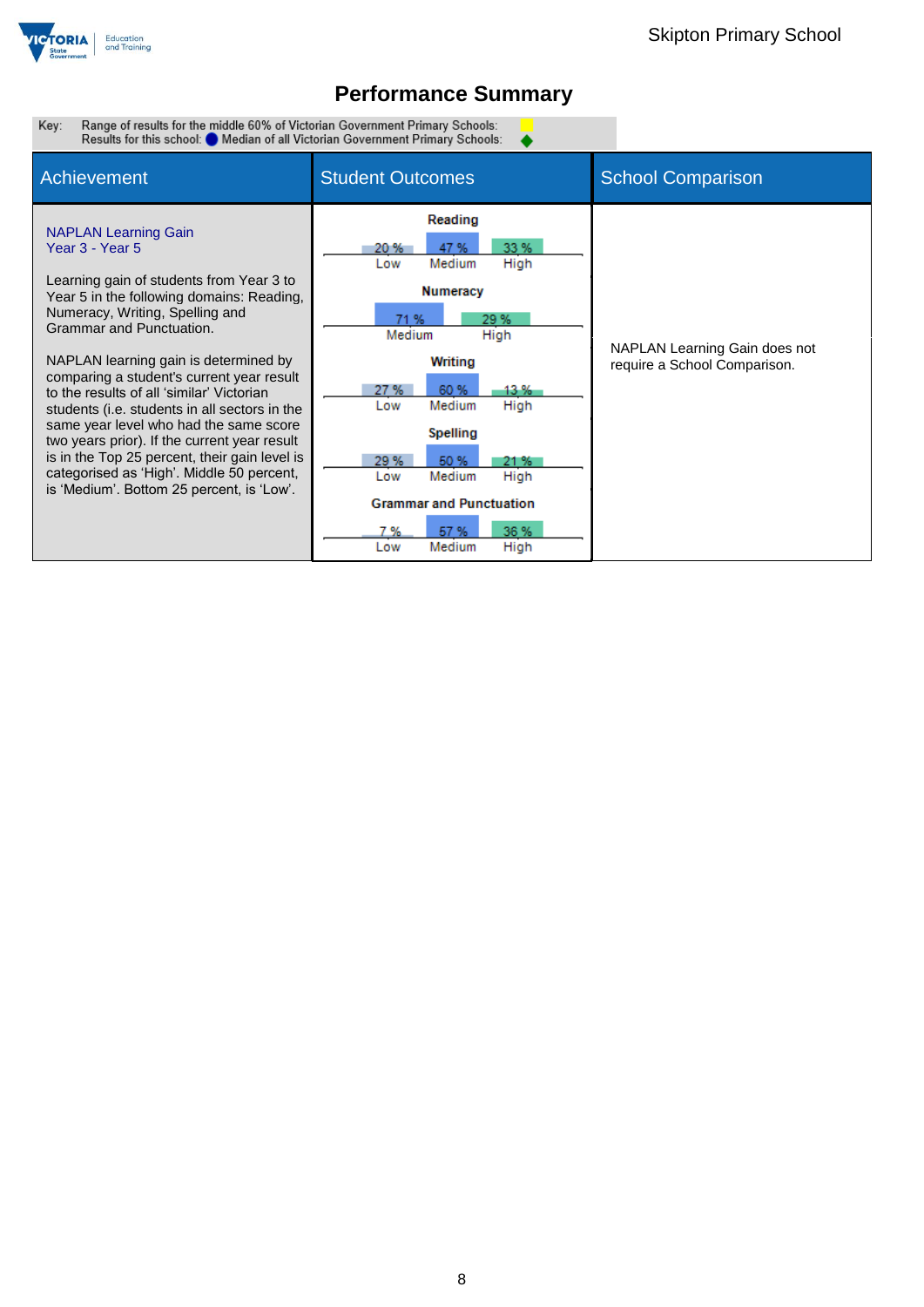

Range of results for the middle 60% of Victorian Government Primary Schools:<br>Results for this school: O Median of all Victorian Government Primary Schools: Key:

| Engagement                                                                                                                                                                                                                                                                                                                                                                                                                                                                                                                                                                                         | <b>Student Outcomes</b> |                                                                                                                                      |                 |      |      |                 | <b>School Comparison</b> |                    |
|----------------------------------------------------------------------------------------------------------------------------------------------------------------------------------------------------------------------------------------------------------------------------------------------------------------------------------------------------------------------------------------------------------------------------------------------------------------------------------------------------------------------------------------------------------------------------------------------------|-------------------------|--------------------------------------------------------------------------------------------------------------------------------------|-----------------|------|------|-----------------|--------------------------|--------------------|
| Average Number of Student Absence Days<br>Average days absent per full time<br>equivalent (FTE) student per year.<br>Common reasons for non-attendance<br>include illness and extended family<br>holidays.<br>Absence from school can impact on<br>students' learning<br><b>School Comparison</b><br>A school comparison rating of 'Higher'<br>indicates this school records 'less'<br>absences than expected, given the<br>background characteristics of students. A<br>rating of 'Lower' indicates this school<br>records 'more' absences than expected.<br>Average 2018 attendance rate by year |                         | Results: 2018<br>Few absences <------> Many absences<br>Results: 2015 - 2018 (4-year average)<br>Few absences <------> Many absences |                 |      |      |                 | 50<br>60                 | Similar<br>Similar |
| level:                                                                                                                                                                                                                                                                                                                                                                                                                                                                                                                                                                                             | Prep                    | Yr1                                                                                                                                  | Yr <sub>2</sub> | Yr3  | Yr4  | Yr <sub>5</sub> | Yr <sub>6</sub>          |                    |
|                                                                                                                                                                                                                                                                                                                                                                                                                                                                                                                                                                                                    | 92 %                    | 93 %                                                                                                                                 | 94 %            | 94 % | 94 % | 95 %            | 96 %                     |                    |
|                                                                                                                                                                                                                                                                                                                                                                                                                                                                                                                                                                                                    |                         |                                                                                                                                      |                 |      |      |                 |                          |                    |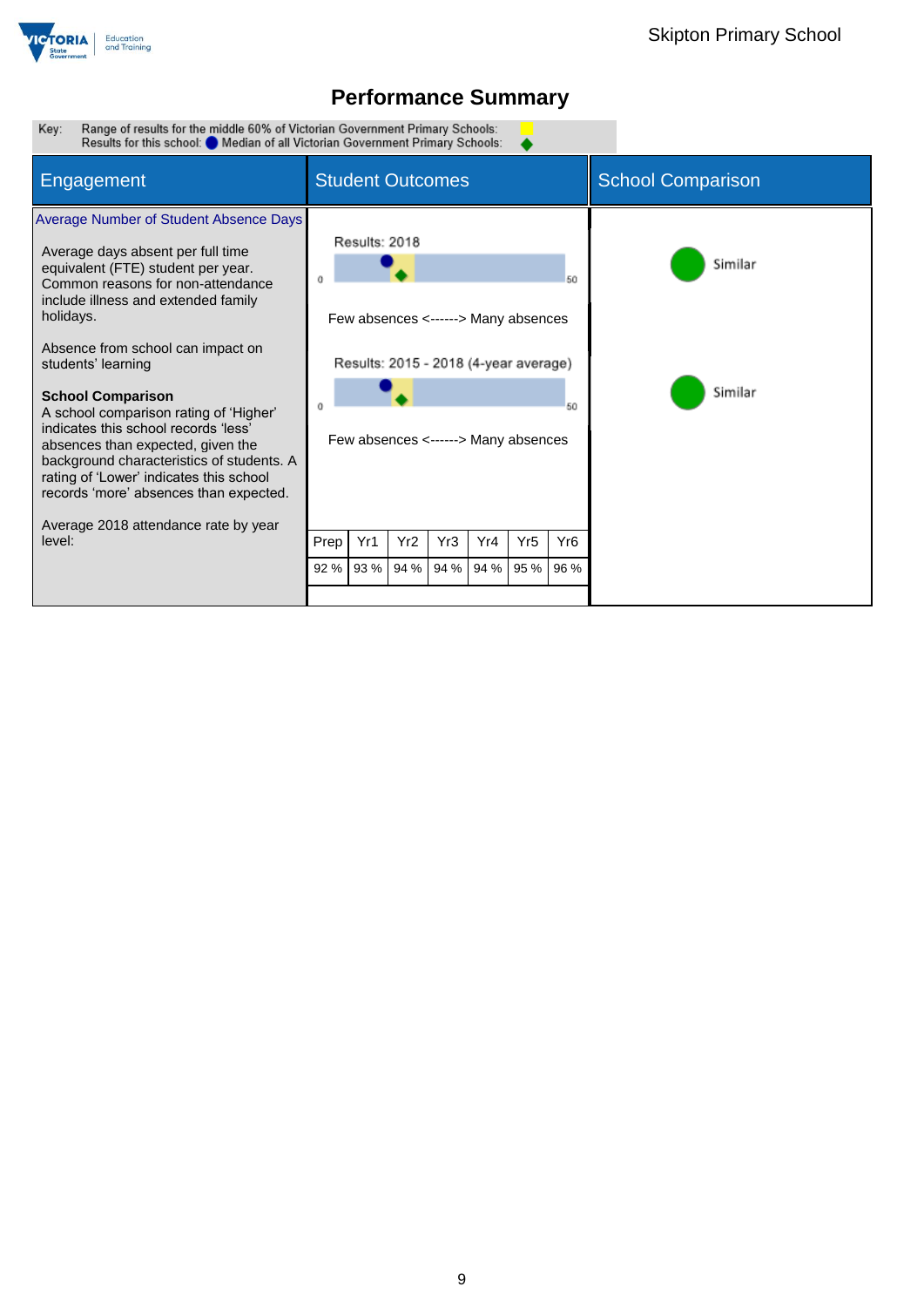

Key: Range of results for the middle 60% of Victorian Government Primary Schools: Results for this school: Median of all Victorian Government Primary Schools: Wellbeing **Student Outcomes** School Comparison Students Attitudes to School - Sense of Connectedness Measures the percent endorsement on Results: 2018 Sense of Connectedness factor, as reported in the *Attitudes to School Survey* Higher completed annually by Victorian  $\ddot{\rm{o}}$ 100 Government school students in Years 4 to 12. The percent endorsement indicates the percent of positive responses (agree or strongly agree). Results: 2017 - 2018 (2-year average) Higher  $\mathbf 0$ 100 Students Attitudes to School - Management of Bullying Results: 2018 Measures the percent endorsement on Management of Bullying factor, as Higher reported in the *Attitudes to School Survey*  $\alpha$ too completed annually by Victorian Government school students in Years 4 to 12. The percent endorsement indicates the percent of positive responses (agree or strongly agree).Results: 2017 - 2018 (2-year average) Higher  $\alpha$ 100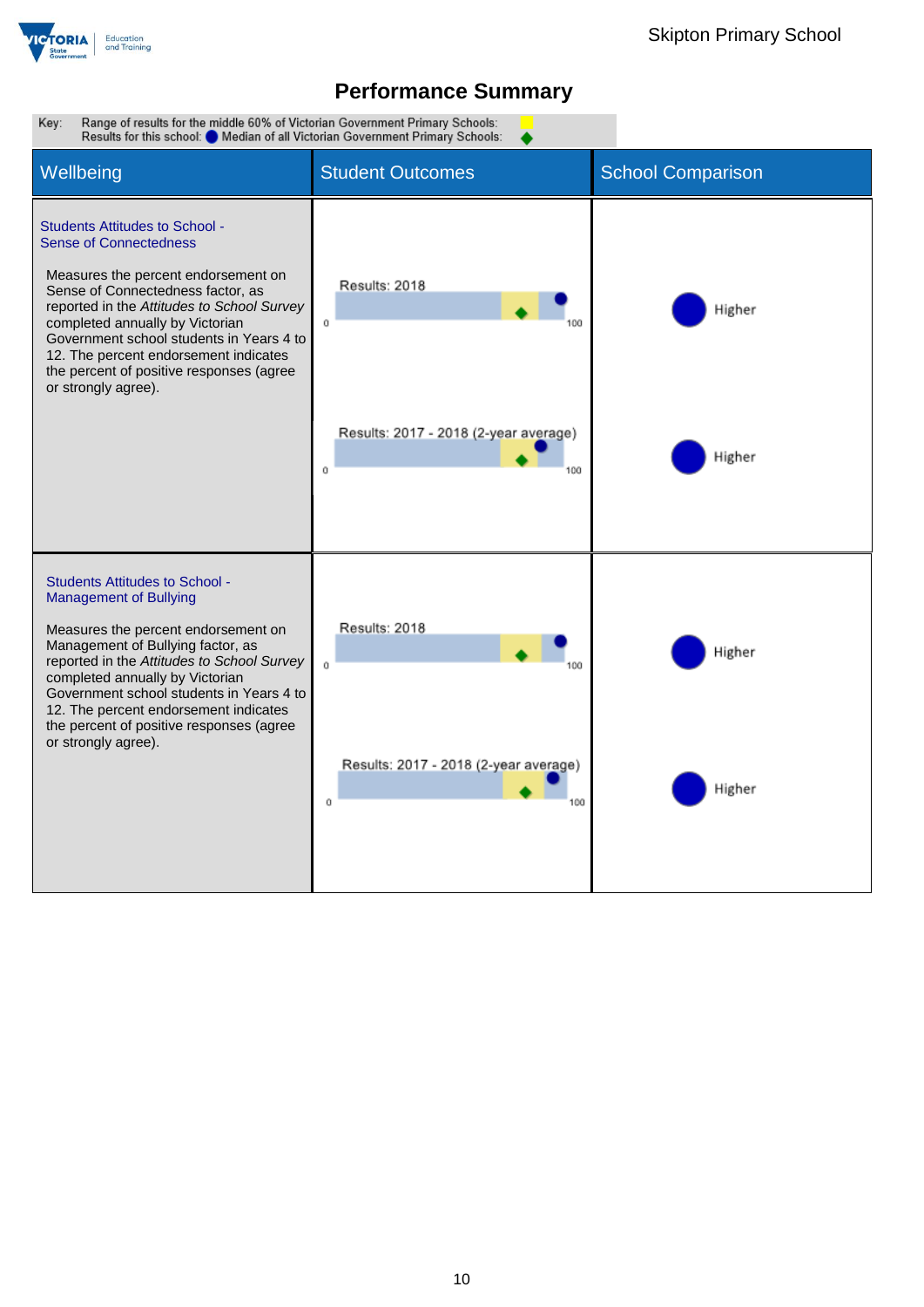

### **Financial Performance and Position**

*Commentary on the financial performance and position is included in the About Our School section at the start of this report*

| <b>Financial Performance - Operating Statement</b><br>Summary for the year ending 31 December, 2018 |               | Financial Position as at 31 December, 2018     |               |  |  |
|-----------------------------------------------------------------------------------------------------|---------------|------------------------------------------------|---------------|--|--|
| <b>Revenue</b>                                                                                      | <b>Actual</b> | <b>Funds Available</b>                         | <b>Actual</b> |  |  |
| <b>Student Resource Package</b>                                                                     | \$991,014     | <b>High Yield Investment Account</b>           | \$85,775      |  |  |
| <b>Government Provided DET Grants</b>                                                               | \$147,102     | <b>Official Account</b>                        | \$4,605       |  |  |
| Government Grants Commonwealth                                                                      | \$4,400       | <b>Total Funds Available</b>                   | \$90,380      |  |  |
| <b>Government Grants State</b>                                                                      | \$4,400       |                                                |               |  |  |
| <b>Revenue Other</b>                                                                                | \$28,729      |                                                |               |  |  |
| <b>Locally Raised Funds</b>                                                                         | \$117,963     |                                                |               |  |  |
| <b>Total Operating Revenue</b>                                                                      | \$1,293,609   |                                                |               |  |  |
| Equity <sup>1</sup>                                                                                 |               |                                                |               |  |  |
| Equity (Social Disadvantage)                                                                        | \$12,168      |                                                |               |  |  |
| <b>Equity Total</b>                                                                                 | \$12,168      |                                                |               |  |  |
| <b>Expenditure</b>                                                                                  |               | <b>Financial Commitments</b>                   |               |  |  |
| Student Resource Package <sup>2</sup>                                                               | \$981,721     | <b>Operating Reserve</b>                       | \$40,202      |  |  |
| <b>Books &amp; Publications</b>                                                                     | \$9,400       | <b>Other Recurrent Expenditure</b>             | \$27          |  |  |
| <b>Communication Costs</b>                                                                          | \$1,784       | Funds Received in Advance                      | \$2,699       |  |  |
| Consumables                                                                                         | \$32,738      | <b>School Based Programs</b>                   | \$42,572      |  |  |
| Miscellaneous Expense <sup>3</sup>                                                                  | \$62,060      | Maintenance - Buildings/Grounds < 12<br>months | \$6,000       |  |  |
| <b>Professional Development</b>                                                                     | \$11,956      | <b>Total Financial Commitments</b>             | \$91,500      |  |  |
| <b>Property and Equipment Services</b>                                                              | \$72,050      |                                                |               |  |  |
| Salaries & Allowances <sup>4</sup>                                                                  | \$44,553      |                                                |               |  |  |
| Trading & Fundraising                                                                               | \$12,997      |                                                |               |  |  |
| <b>Travel &amp; Subsistence</b>                                                                     | (\$6,235)     |                                                |               |  |  |
| <b>Utilities</b>                                                                                    | \$11,294      |                                                |               |  |  |
| <b>Total Operating Expenditure</b>                                                                  | \$1,234,318   |                                                |               |  |  |
| <b>Net Operating Surplus/-Deficit</b>                                                               | \$59,290      |                                                |               |  |  |
| <b>Asset Acquisitions</b>                                                                           | \$87,731      |                                                |               |  |  |

(1) The Equity funding reported above is a subset of overall revenue reported by the school

(2) Student Resource Package Expenditure figures are as of 15 March 2019 and are subject to change during the reconciliation process.

(3) Misc Expenses may include bank charges, health and personal development, administration charges, camp/excursion costs and taxation charges.

(4) Salaries and Allowances refers to school-level payroll.

*All funds received from the Department, or raised by the school, have been expended, or committed to subsequent years, to support the achievement of educational outcomes and other operational needs of the school, consistent with Department policies, School Council approvals and the intent/purposes for which funding was provided or raised.*